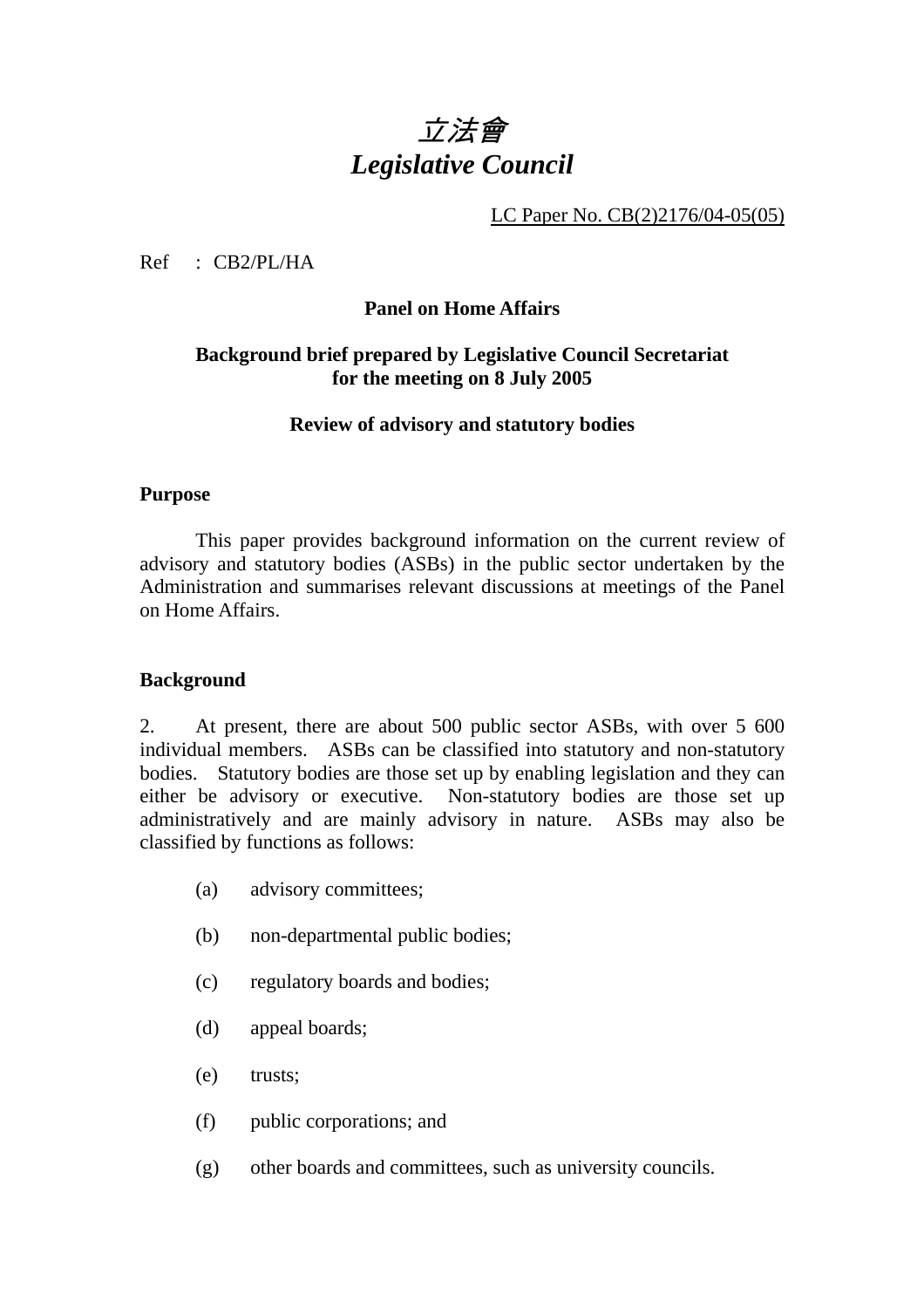3. Advisory committees are set up to provide ongoing information or professional expertise in particular areas or subjects, and/or to advise on the development of policies or the delivery of services, e.g. the Commission on Youth and the Culture and Heritage Commission.

4. Non-departmental public bodies are non-commercial organisations set up to deliver services to the public. They enjoy a high degree of autonomy in their day-to-day operations, e.g. the Hospital Authority and the Hong Kong Trade Development Council.

- 5. Regulatory boards and bodies can be divided into four types
	- (a) registration board : it regulates a profession or trade by way of registering entrants to the profession or trade, e.g. the Land Surveyors Registration Committee;
	- (b) licensing board : it regulates the licensing of premises or equipment for a specific purpose or function, e.g. the Liquor Licensing Board;
	- (c) supervisory board : it supervises a specific activity or range of activities, e.g. the Electoral Affairs Commission; and
	- (d) regulatory body: it is responsible for regulating an industry or a sector of the economy in Hong Kong, e.g. the Securities and Futures Commission.

6. Appeal boards usually perform a semi-judicial function by adjudicating on appeals, e.g. the Hong Kong War Memorial Pensions Appeal Board and the Licensing Appeals Board.

7. Trusts are bodies set up to hold and control property for the benefit of named beneficiaries or for stated purposes, e.g. the Board of Trustees of the Sir Edward Youde Memorial Fund.

8. Public corporations are commercial entities set up by law to provide goods or services. They are usually created by transferring the assets of a Government department into a corporate structure, e.g. the Kowloon-Canton Railway Corporation.

# **Need for a review of advisory and statutory bodies**

9. The House Committee set up the Subcommittee on Payment of Honoraria to Government Boards and Committees (the Subcommittee) in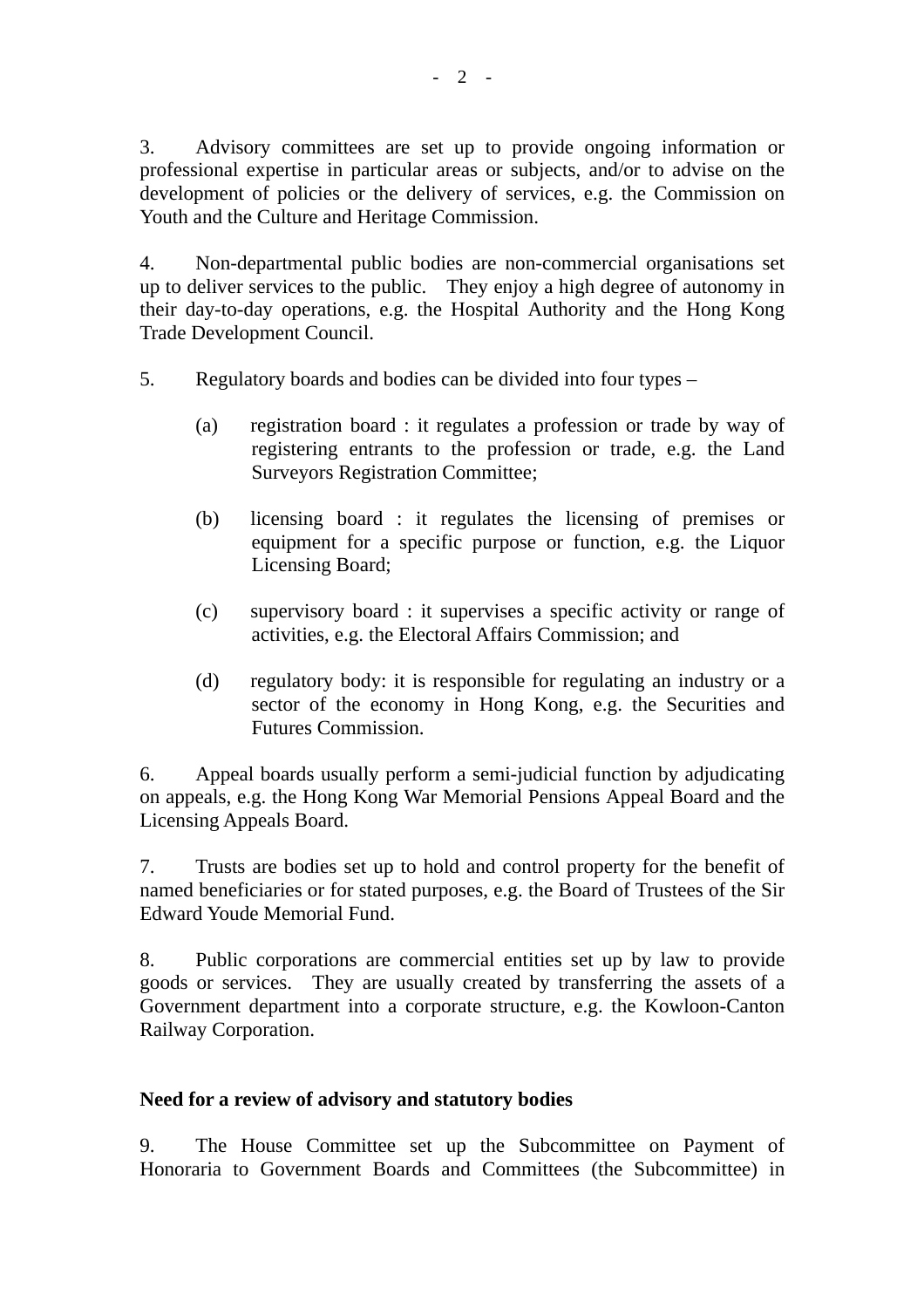February 2000 to study the arrangements for remunerating non-official members serving on Government boards and committees. The Subcommittee recommended, among other things, that a general review of the operation of Government boards and committees, including those financially autonomous bodies established by statute, should be undertaken. The review should cover the functions of each board/committee, the criteria for the appointments of non-official members, and the remuneration policy for non-official members.

10. The recommendations of the Subcommittee were endorsed by the House Committee on 23 June 2000. In response, the Administration agreed to conduct a general review on the operation of the system of Government boards and committees, and the Home Affairs Bureau (HAB) was tasked to conduct the review.

11. The Panel on Home Affairs was briefed on 12 March 2002 on the outcome of the general review, which included the findings of a survey conducted among all bureaux and departments about the operation of ASBs, and the measures recommended to enhance the operation of the ASB system. Members considered the review too general. They pointed out that there was a need to rationalise the ASB system and its policy of remuneration, and to increase the transparency of the operation of ASBs. The Panel was of the view that the Administration should undertake a comprehensive review of the ASB system, including the role and functions of ASBs, criteria of appointment, involvement of non-official members, and the rationale for its policy of remuneration.

12. When the framework of the accountability system for Principal Officials was presented to the Legislative Council (LegCo) on 17 April 2002, Members were informed that the Administration would review the role and functions of ASBs after implementation of the accountability system. According to the Administration, the aim of the review was to ensure the effectiveness of these bodies, so that they would be able to tap the best talents and advice from a wide spectrum of the community and maintain a free flow of opinions and innovative ideas.

#### **Current review of advisory and statutory bodies**

13. HAB is tasked to conduct an overall review of ASBs. The Administration explained to the Panel on Home Affairs at its meeting on 14 March 2003 that a two-stage approach would be adopted for the review. During the first stage, issues and problems of the existing system of ABSs would be identified. After considering these issues and problems, a set of guiding principles for conducting a further review would be recommended. During the second stage, individual bureaux would conduct an in-depth review of ASBs within their purview on the basis of the recommended guiding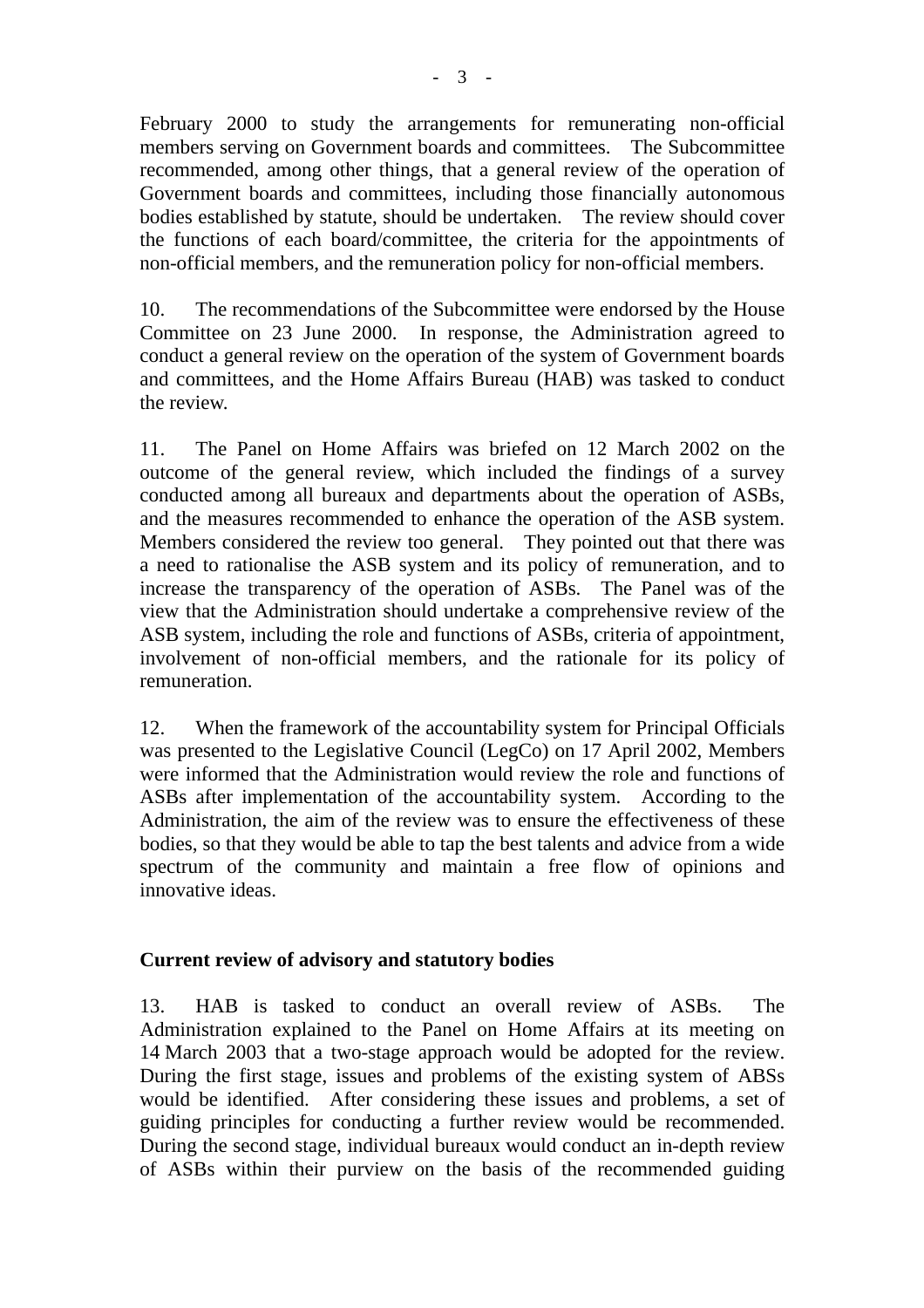principles.

14. Members made a number of suggestions to improve the system of ASBs at the meeting. Members in general were of the view that the Administration should establish a clear set of guidelines for making appointments to ASBs to ensure broad representation and that the selection of members was based on merit. Members noted with concern that many non-official members of ASBs were serving on more than six boards/committees and they urged the Administration to ensure strict compliance with the six-board rule in making appointments to ASBs.

15. To enhance the accountability of ASBs, some members suggested that that ASBs should be required to report their work to LegCo on an annual basis, and that a certain proportion of the members of an ASB should be appointed through nomination by the relevant community groups or professional bodies.

16. Members also suggested that the Government should review the existing policy on remuneration of non-official members of ASBs with a view to devising guidelines for setting rates of remuneration for them.

17. In April 2003, HAB issued the "Consultation Paper on Review of the Role and Functions of Public Sector Advisory and Statutory Bodies" to invite views from ASBs and the public on issues and problems in respect of the system of ASBs.

# **Progress of the current review of advisory and statutory bodies**

# Objectives spelt out by the Chief Executive

18. The Administration originally planned to complete the first-stage review by June/July 2003 and submit an initial report in early 2004. In February 2004, the Administration provided a progress report to the Panel on Home Affairs advising that as the Chief Executive had spelt out a number of objectives regarding the overall policy for ASBs in his Policy Address in 2004, it would be necessary to conduct further study to incorporate these objectives into the policy for ASBs. The objectives spelt out by the Chief Executive were as follows –

- (a) streamlining structure to avoid excessive duplication in organisation and membership;
- (b) bringing in more talents from different backgrounds to enhance representativeness;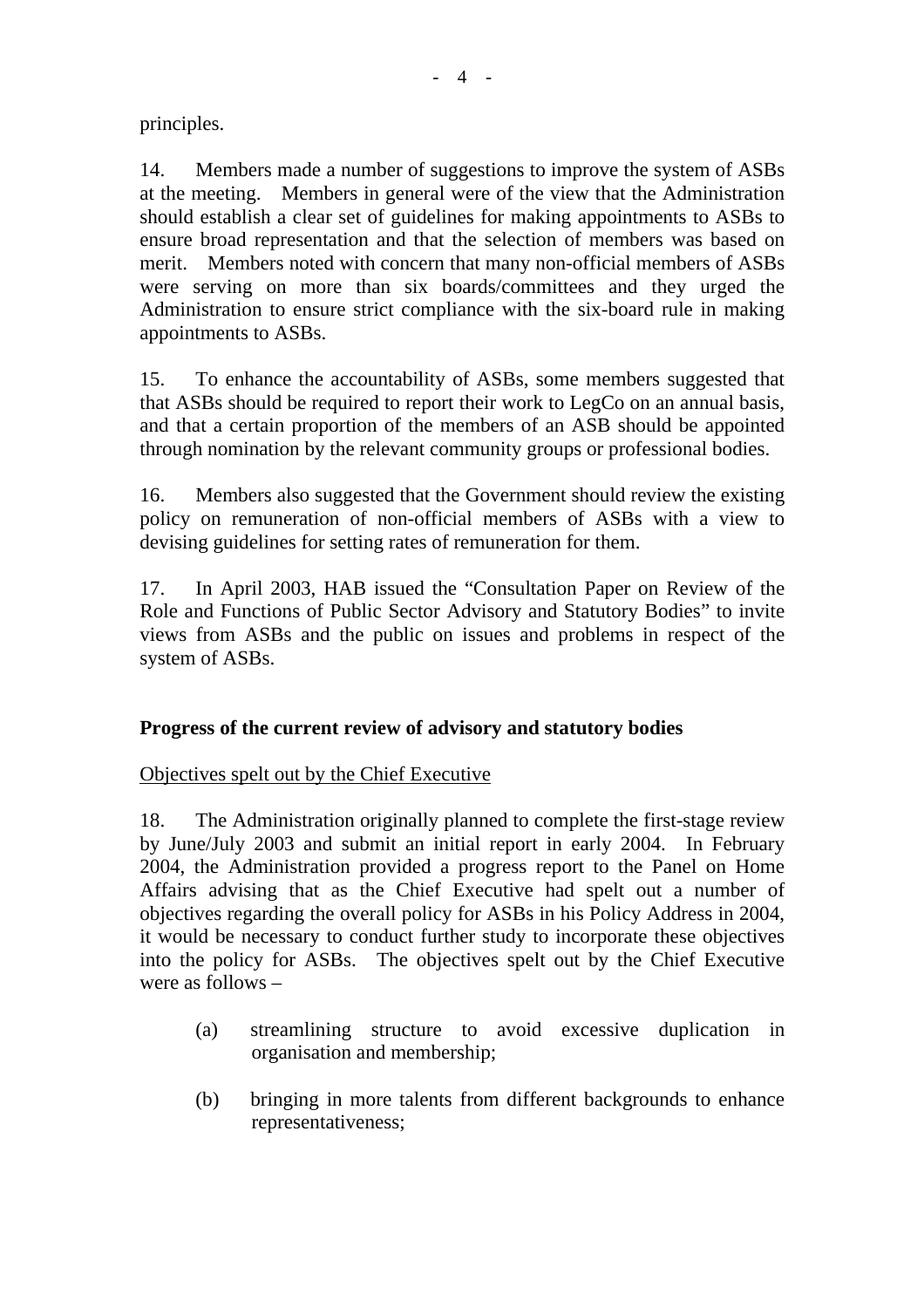- (c) reinforcing the role of ASBs as important partners of the administration and strengthening their participation in the decision-making process;
- (d) increasing the role of ASBs in reconciling different interests in the community;
- (e) further using ASBs as important channels for public participation in public affairs;
- (f) enhancing the role of ASBs in grooming leaders;
- (g) reinforcing the function of ASBs in connecting the Government and the community;
- (h) explaining public policies and encouraging public discussions; and
- (i) improving the performance evaluation of ASBs and elevating their status as public policy think tanks.

#### Further review of ASB's governance and check-and-balance mechanism

19. The Administration also informed the Panel that events relating to the appointment and termination of the appointment of Mr Patrick YU as Director (Operations) by the Equal Opportunities Commission (EOC) had revealed that the governance of ASBs should be further looked at, including whether there was a need to provide a check-and-balance mechanism in these bodies. Questions such as whether there should be an executive Chairperson of EOC, and whether the role of EOC Chairperson should be separated from that of Chief Executive Officer had been raised. As the Administration would need some time to complete the review, findings and conclusions in respect of the review would be reported to the Panel in a series of interim reports.

#### 13 interim reports and a progress report on the current review

20. During the 2003-04 and the current sessions (as at end of June 2005), the Administration submitted to the Panel 13 interim reports on the following topics –

- (a) policy responsibility for ASBs under the accountability system (interim report no. 1);
- (b) classification of ASBs (interim report no. 2);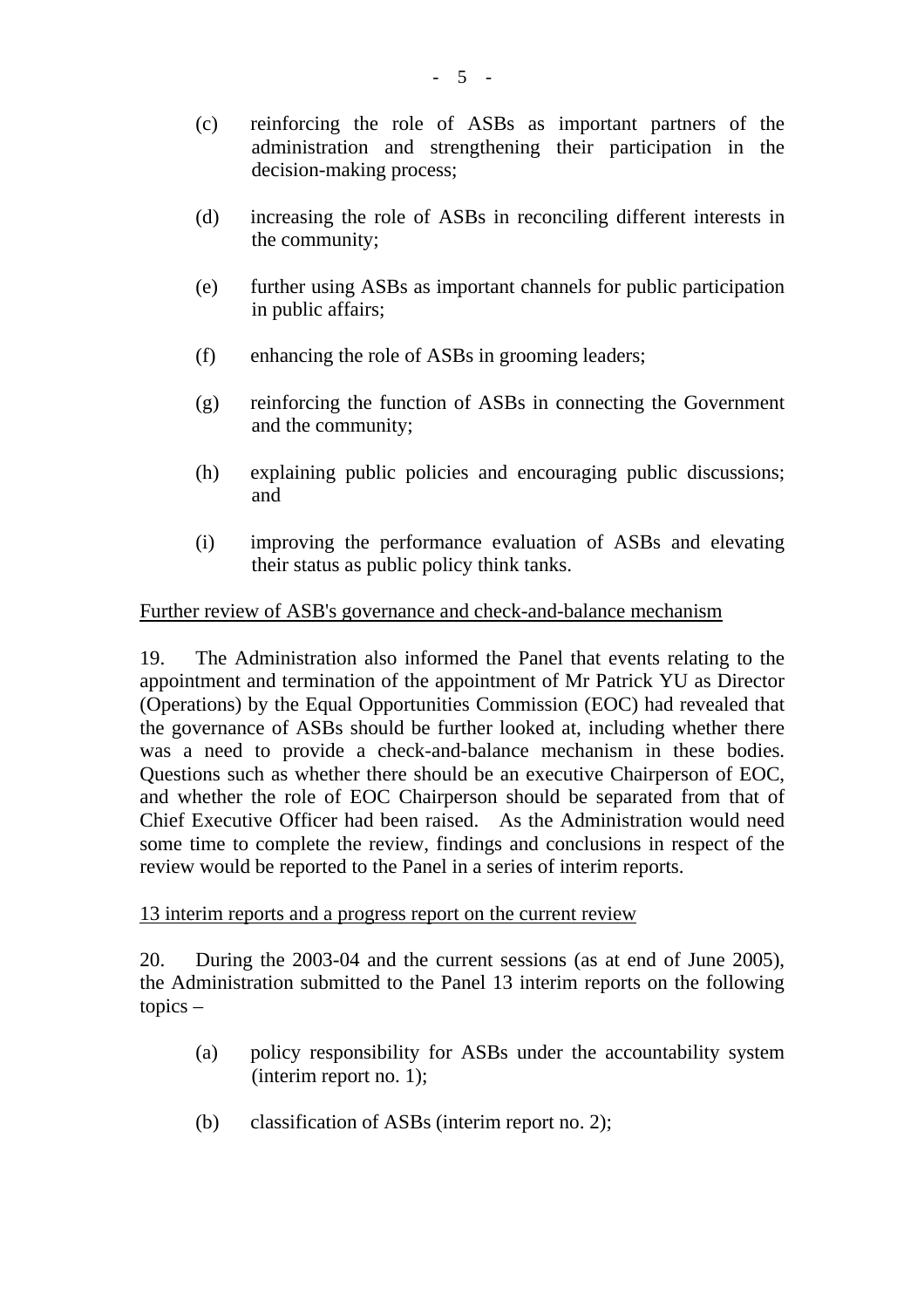- (d) gender balance in ASBs (interim report no. 4);
- (e) remuneration of non-official members of ASBs (interim report no. 5);
- (f) the six-year rule (interim report no.  $6$ );
- (g) the six-board rule (interim report no. 7);
- (h) handling conflicts of interest (interim report no. 8);
- (i) diversity in appointments to ASBs (interim report no. 9);
- (j) review of the Central Personality Index System (interim report no. 10);
- (k) review of non-departmental public bodies (interim report no. 11);
- (l) proposal for the establishment of a consultative forum (interim report no. 12); and
- (m) report on the establishment of the Public Affairs Forum (interim report no. 13);

as well as a report on the progresses made in the current review of ASBs.

#### **Discussion of the Panel on Home Affairs on the interim/progress reports**

21. The Panel on Home Affairs discussed the 13 interim reports at its meetings on 13 February, 16 April, 14 July and 10 December 2004, and the progress report on the review on 13 May 2005. The concerns raised by members are summarised in paragraphs 22 to 48 below.

Gender balance in ASBs

22. The Administration had set an initial working target of at least 25% for each gender in the appointment of members to ASBs. As at 31 March 2005, 1 888 (24.3%) of the 7 761 appointed non-official post holders were women, compared with a women participation rate of 22.6% (1 764 female post holders) in March 2004. Some members, however, considered that the 25% gender benchmark was low as compared with international norms. A member suggested that the Administration should make reference to the gender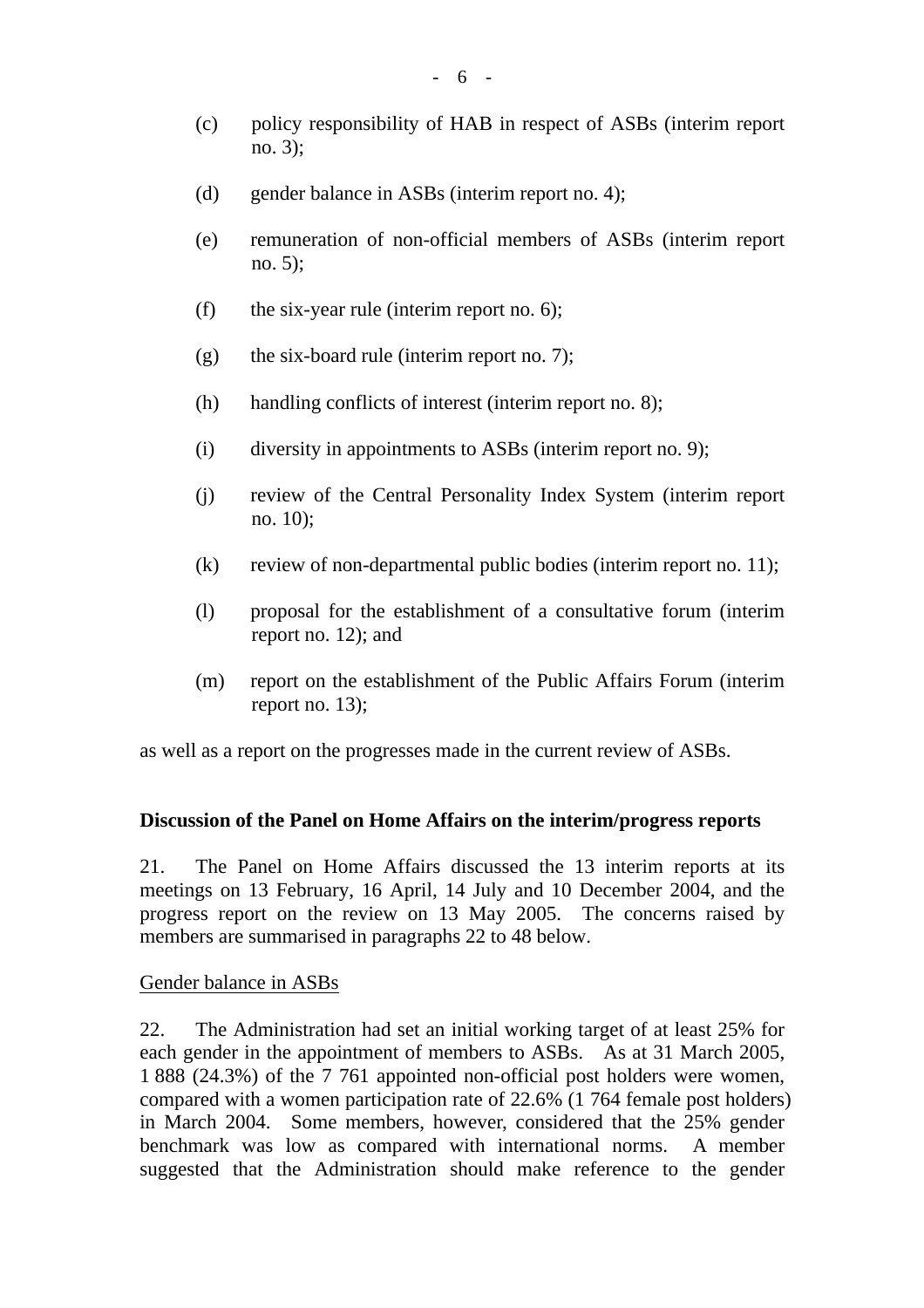benchmark adopted in Norway, which was at least 40% for each gender. The Administration responded that it planned to raise the gender benchmark in the longer term in line with international norms, i.e. between 30% and 35%.

23. Some members commented that there was little participation of women from the grassroots and queried whether the Government had kept appointing the same group of women to ASBs. They urged the Administration to appoint more women from the grassroots to ASBs, especially those with important functions, such as EOC, the Urban Renewal Authority and the Women Commission.

24. The Administration explained that while gender balance was one of the principles in making appointments, it should not take precedence over the principle of merit. The Administration also explained that it was anxious to see greater participation of women from the grassroots, but it was not easy to identify suitable candidates for appointment. The Administration agreed to provide the Panel with aggregate statistics on the number of ASBs served by non-official female members, their occupation/profession, and the number of women serving on ASBs which had executive powers.

## Remuneration of non-official members of ASBs

25. Members noted that there was a set of guidelines i.e. Financial Circular No. 7/2000 on the payment of an annual fee/attendance allowance to part-time chairmen/members of ASBs. The basic principle was that the service of part-time non-official members was voluntary and, as a general rule, unpaid (the voluntary service principle). No person, however, should suffer a pecuniary embarrassment through voluntary public service. Furthermore, the Government should not be obtaining the services of highly-qualified professional persons "on the cheap".

26. The Administration proposed that the long-established voluntary service principle should be maintained. Remuneration of non-official members of ASBs should be justified on a case-by-case basis. The Administration also proposed that as part of the second-stage review, bureaux should examine -

- (a) whether there were justifications for paying an honorarium/attendance allowance to non-official members of ASBs within their purview in accordance with the voluntary service principle and the guidelines set out in Financial Circular No. 7/2000; and
- (b) whether the current rates of annual fee/attendance allowance payable to non-official members of the bodies within their purview were justifiable and appropriate.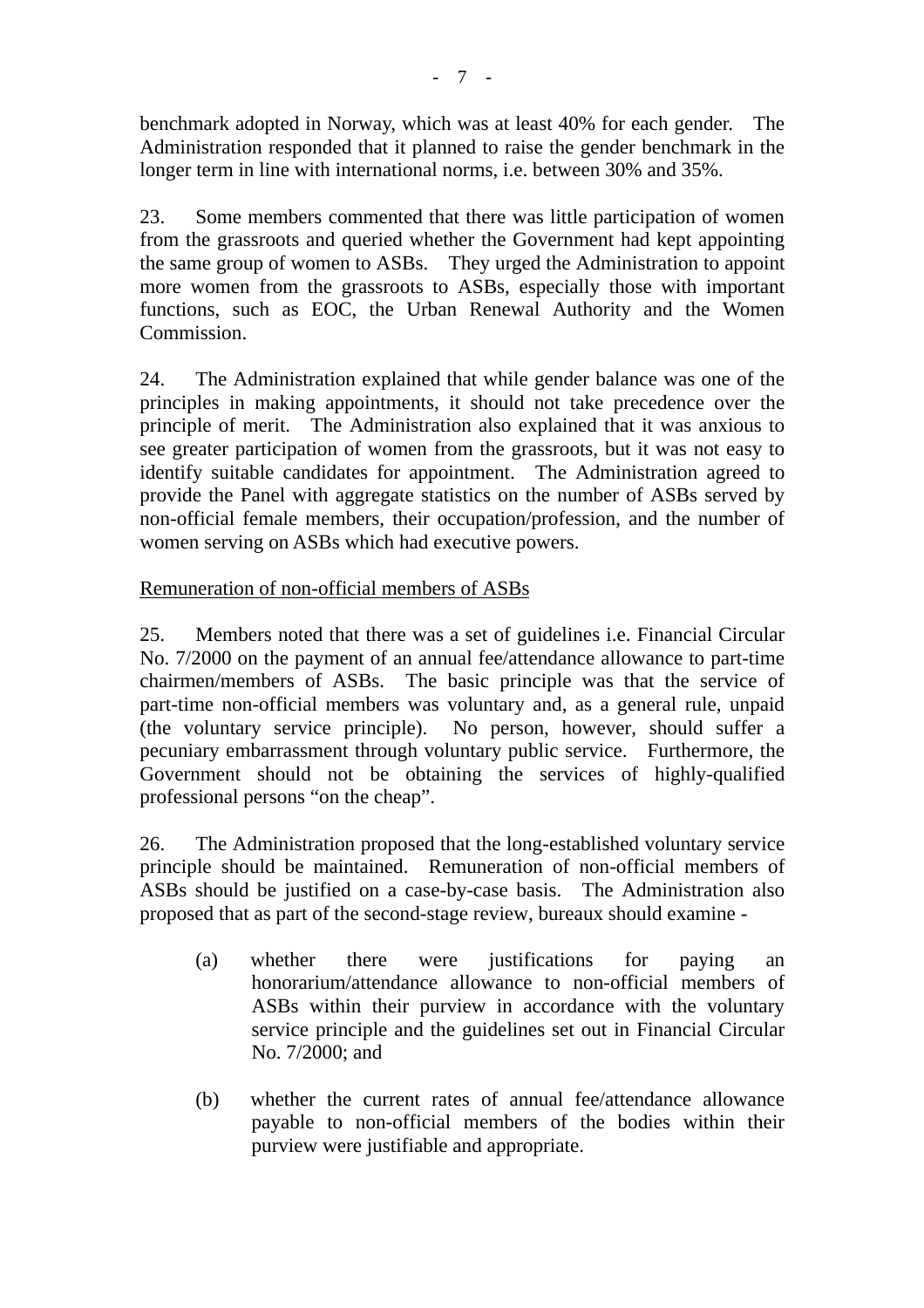27. Members expressed dissatisfaction that the remuneration of non-official members of ASBs lacked consistency. They queried why –

- (a) the remuneration rate for non-official members of ASBs ranged from a few hundred thousand dollars to only fifty dollars; and
- (b) members of some appeal boards were remunerated while members of other appeal boards were not.

28. The Administration explained that remuneration was always justified on the grounds that the business of certain boards or committees was very time-consuming, and that professional experience and expertise were required and ought to be appropriately recognised. The Administration further explained that the cases which had aroused concern were probably those relating to financially autonomous public corporations, e.g. the Kowloon-Canton Railway Corporation and the Airport Authority. The work handled by the boards of these corporations was similar to that handled by the boards of large business corporations. The Administration was therefore of the view that appropriate directors' honorarium should be provided to the non-official members concerned in recognition of the amount of time they spent on such voluntary public service.

#### Six-year rule and six-board rule

29. As a general rule, a non-official member of an ASB should not serve for more than six years in any one capacity (the six-year rule), or as a member on more than six boards/committees (the six-board rule). Members, however, noted at the Panel meeting on 16 April 2004 that as at 31 March 2004, 1 695 non-official members of ASBs (21.7%) out of a total of 7 811 posts, were serving in the same post for over six years, and 45 persons were serving on more than six boards/committees. Members urged the Administration to make improvement and avoid giving the impression that only persons who supported the Government were appointed. The Administration informed the Panel that HAB would issue a circular memorandum to all bureaux and departments to remind them of the need to comply with the six-year and the six-board rules in the appointment of non-official members to ASBs.

30. The Panel discussed the progress of the review at its meeting on 13 May 2005. Members noted that as at 31 March 2005, 1 408 (18.1%) out of the 7 761 non-official posts of ASBs were still taken up by appointed members who had served in the same post for over six years, and 21 out of the 5 112 non-official members appointed to ASBs were serving on more than six boards/committees.

31. Members expressed dissatisfaction with the slow progress made by the Administration in improving non-compliance with the six-year and six-board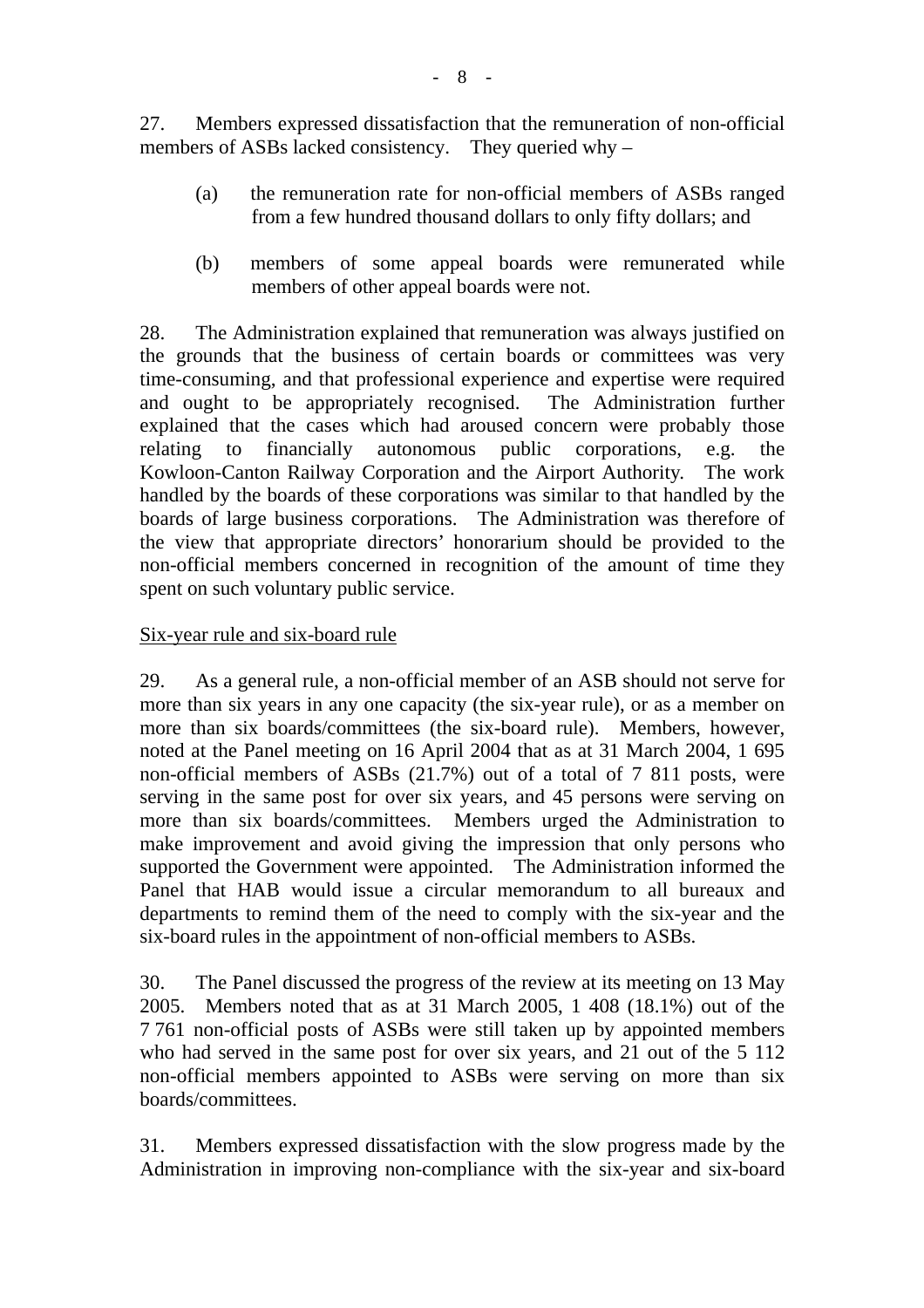rules. A member considered it unacceptable that 461 out of the 1 408 non-official posts of ASBs were taken up by appointed members who had served in the same post for over 10 years. The Administration explained that some serving non-official members had particular skills or experience essential to the effective and efficient functioning of the ASBs concerned, and certain office holders were traditionally appointed to a particular committee (e.g. District Council members were usually appointed to the Area Committees of their constituency).

32. The Administration also pointed out that given the diverse nature and functions of ASBs, bureaux in the past had been allowed discretion to adopt measures (including not to strictly comply with the six-year and the six-board rules) which they considered to be necessary and appropriate for the boards and committees under their purview. However, any exception to the rules was required to be reasonable and proportionate to the special circumstances of the case.

33. A member suggested that a central vetting mechanism should be put in place to monitor whether any appointments to be made by a bureau/department would be in breach of the six-year and the six-board rules so that the bureau/department concerned would be advised to appoint another person. The Administration responded that a coordinating mechanism similar to the one proposed was already in place to ensure new appointments made to ASBs would not breach the rules. The Administration agreed to provide the Panel with a breakdown, by boards/committees, of the 461 non-official posts taken up by appointed members who had served in the same post for over 10 years. In addition, HAB would consider issuing another circular memorandum to remind all bureaux and departments of the need to comply with the rules.

#### Handling conflicts of interest

34. Members noted that there was a set of guidelines for declaration of interests by non-official members of ASBs and for handling conflict of interest and potential conflict of interest situations. The guidelines had been promulgated to all bureaux and departments by way of a circular memorandum issued in September 1994. The guidelines had set out two different systems for declaring interests: a one-tier reporting system where relevant interests were declared at the meeting during which a matter was discussed and determined; and a two-tier system where, in addition to the declaration of relevant interests at a meeting, members' interests were disclosed upon appointment and recorded by way of a register.

35. The Administration considered that compliance with the guidelines for the declaration of interests on the whole had been satisfactory. HAB would update and issue the relevant circular memorandum to all bureaux and departments to remind them that a declaration of interest system should be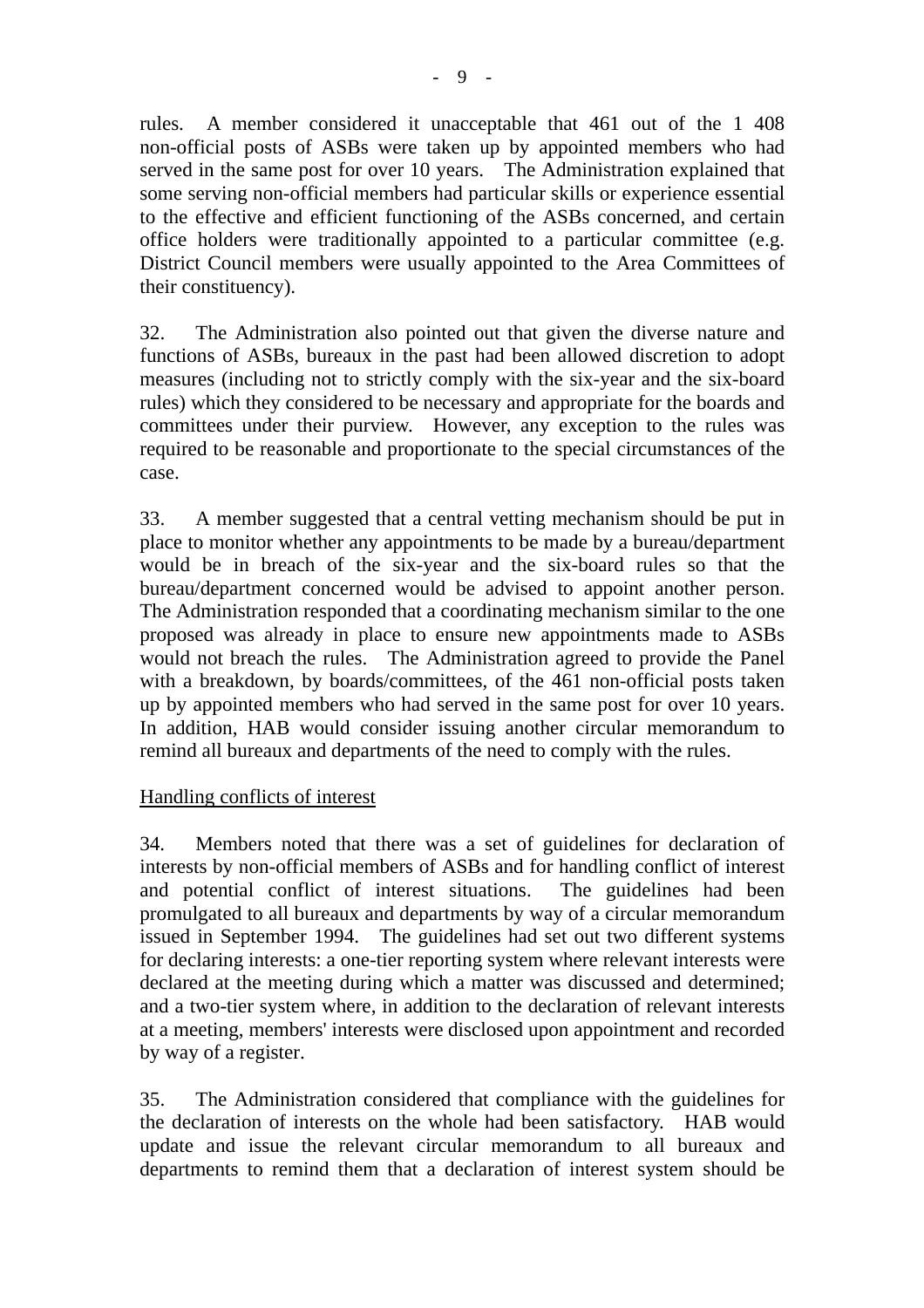introduced when a new board or committee was formed, and the system for declaration of interests for an existing board or committee within their purview should be reviewed from time to time.

36. Some members considered that the Administration should also put in place a mechanism to prevent any possible "transfer of interests" between the Government and individual members of ASBs. They pointed out that although members of some ASBs did not receive any remuneration for their work, some of them might be given other benefits, such as being awarded Government contracts. These members suggested that each ASB should publish in its annual report whether any of its members had been awarded any Government contracts and, if so, the value of the contracts.

37. The Administration pointed out that guidelines for declaration of interests and for handling conflicts of interest or possible conflicts of interest were already in place and it would be for the relevant boards/committees and their chairmen to strictly enforce the guidelines. The Administration would also consider drawing up a set of fundamental principles, based on similar guidelines published in Australia, Canada and the United Kingdom, for reference of ASB members. The Administration agreed to consider whether ASBs which had only put in place a one-tier reporting system should have a mechanism to facilitate public inspection of any Government contracts awarded to their members.

#### Review of the Central Personality Index System

38. Members noted that HAB maintained a Central Personality Index database which contained the personal data of political personalities, community leaders, persons who were prepared to serve on public sector ASBs and persons who had been given an award under the honours system in Hong Kong.

39. At the Panel meeting on 14 July 2004, the Administration informed members that there was no requirement for a person to be appointed to an ASB to disclose his/her affiliations to political parties or political groups. The Administration proposed that to enhance the openness and transparency of the work of ASBs, this item of information should be included in the curriculum vitae (CV) form to be filled in by any person for inclusion of his name and personal particulars in the database. The provision of this information, however, would be on a voluntary basis.

40. When the Administration reported on the progress made in revising the CV form at the Panel meeting on 13 May 2005, a member expressed dissatisfaction with the policy that persons serving on public sector ASBs were allowed not to disclose their affiliations to political parties or political groups. He pointed out that without such information, the public would not be able to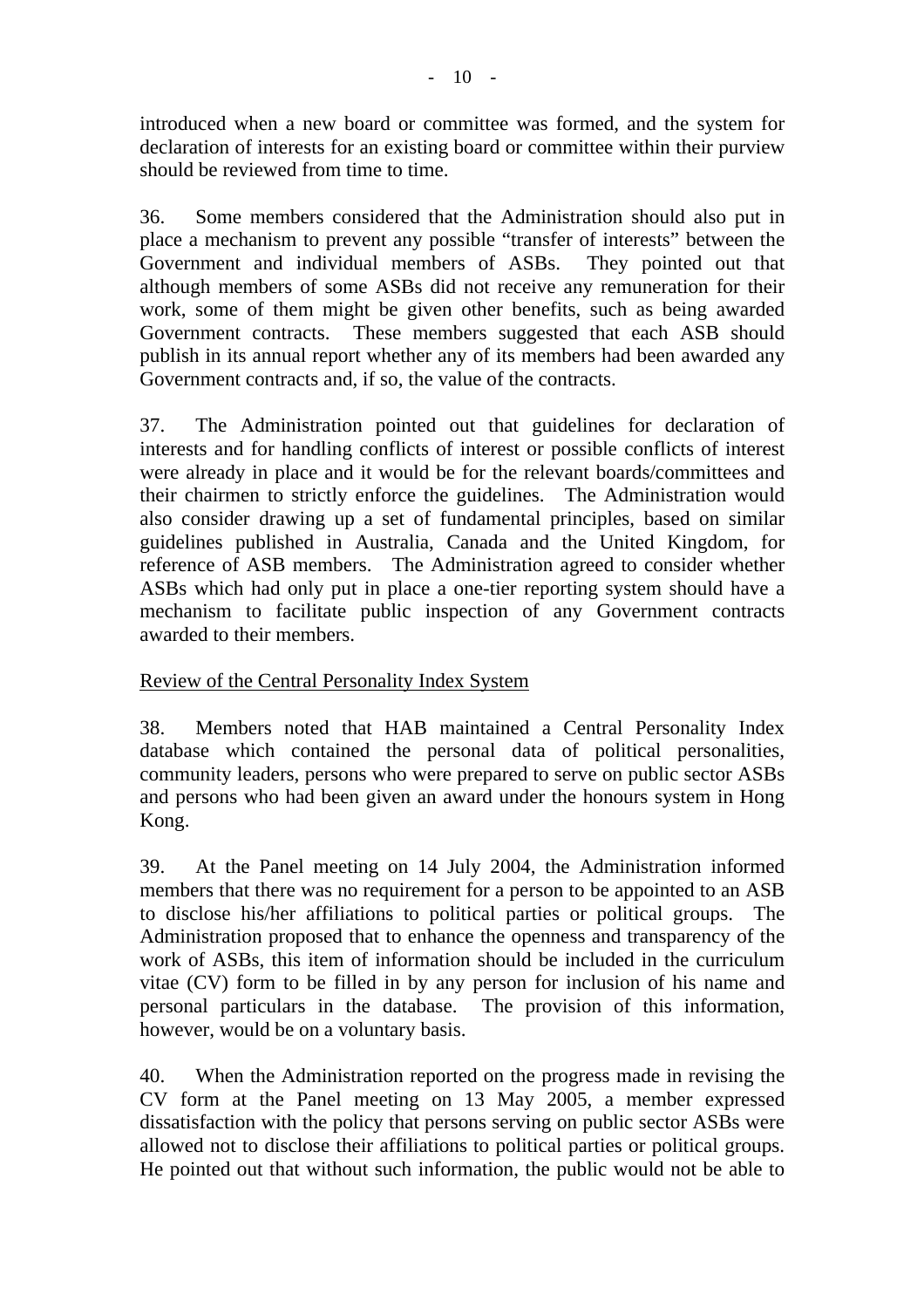monitor whether the Government was fair and impartial in making appointments to ASBs. In response, the Administration agreed to explain at a future Panel meeting the factors that the Administration had taken into consideration in not requiring an appointee to disclose, on a compulsory basis, sensitive personal data relating to his/her affiliations to political parties or political groups.

### Review of non-departmental public bodies

41. Non-departmental public bodies are governed by their management boards. Of all the non-departmental public bodies, only EOC has an executive Chairman. The other public bodies have a part-time Chairman and a full-time Chief Executive Officer. The Administration informed the Panel that it would study whether the corporate governance of EOC could be enhanced if the policy-making function was exercised by a management board consisting of a non-executive Chairman and part-time members, and the executive function was exercised by a full-time Chief Executive Officer who was the administrative head of EOC. The Administration would also review other types of boards and committees along similar direction.

42. A member queried whether the Administration was planning to centralise power by transferring power from non-departmental public boides such as the Hospital Authority and the Hong Kong Housing Authority to Principal Officials. The Administration explained that the Administration did not have such a plan. Principal Officials, however, had the responsibility to regularly review boards and committees under their purview to study whether these bodies should be maintained, restructured, merged or abolished.

43. Another member commented that under the accountability system, the number of non-departmental public bodies should be reduced to avoid possible conflict of roles between these bodies and the Principal Officials concerned.

# Establishment of the Public Affairs Forum

44. The Administration had consulted the Panel on its proposal to set up a Public Affairs Forum (the Forum) to canvass the views of business, professional and middle class people and people from academia who could not afford the time to sit on boards and committees but would like to contribute to the discussion of public issues. According to the proposal, the Forum would consist of 600 members from the business, professional and academic fields. 120 (20%) out of the 600 places would be designated for candidates nominated by political parties and groups with political affiliations currently represented in LegCo. The Forum would conduct discussions by way of the Internet so as to allow forum members maximum flexibility in participating in the forum discussions. The Administration proposed that access to the discussion room was restricted to members of the Forum and bureaux and departments, in order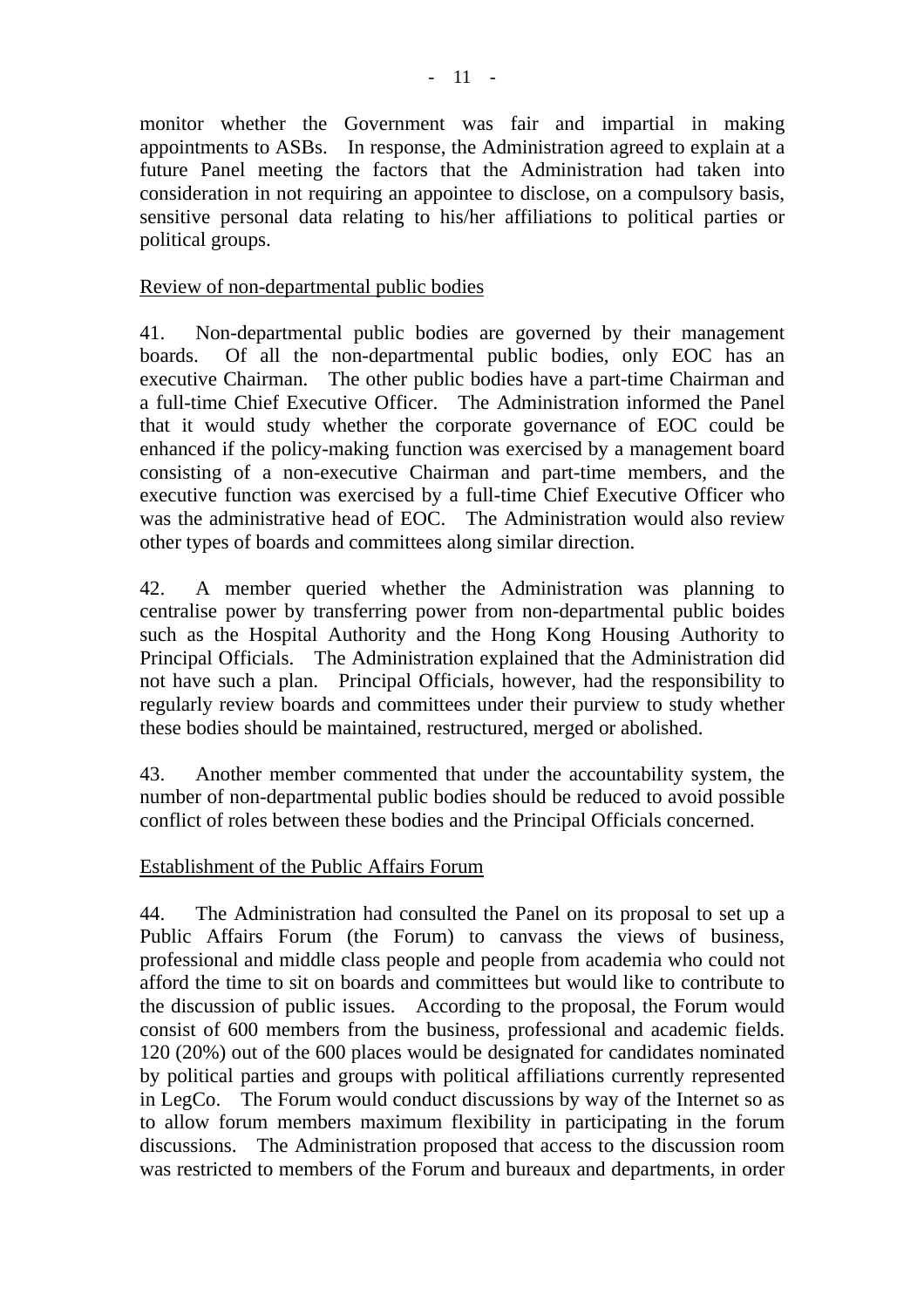to ensure that discussions were conducted in an orderly and appropriate manner.

45. Some members considered that the Forum fell far short of expectations on how the Government would, as undertaken in the 2004 Policy Address, involve more middle class people in political affairs and the policymaking process. A member criticised the Administration for creating a new kind of elitism under the current proposal. He considered that the problem with the proposal was that only a small group of people who were selected by the Government would be consulted on important issues, and the representativeness of this small group of people was doubtful. Another member, however, considered that the Administration could give the Forum a try, given the low costs involved.

46. Some members had proposed opening up access to the discussion room of the Forum to the public. The Administration explained that in that case, there might be too many participants and some might not observe the rules of participation.

47. At the Panel meeting on 13 May 2005, the Panel received a progress report on the setting up of the Forum. Noting that there had been only some 400 messages posted on the dedicated website of the Forum since its launch on 10 March 2005, a member expressed doubts about the effectiveness of the Forum in gauging views. He asked how the Administration would ensure grassroots participation in the discussion of the issues over which Forum members had been consulted, as these issues might also impact on people at grassroots level.

48. The Administration responded that as the Forum had been launched only for a short period of time, it would operate more smoothly later. The Administration pointed out that it had all along made available various channels for gauging grassroots people's views and comments on public issues.

#### **Questions and motions on issues relating to advisory and statutory bodies**

49. Questions/motions on issues relating to ASBs raised/moved by Member at Council meetings since the first term of LegCo are in **Appendix I**. The Official Records of Proceedings of relevant Council meetings are available on the LegCo website at http://www.legco.gov.hk.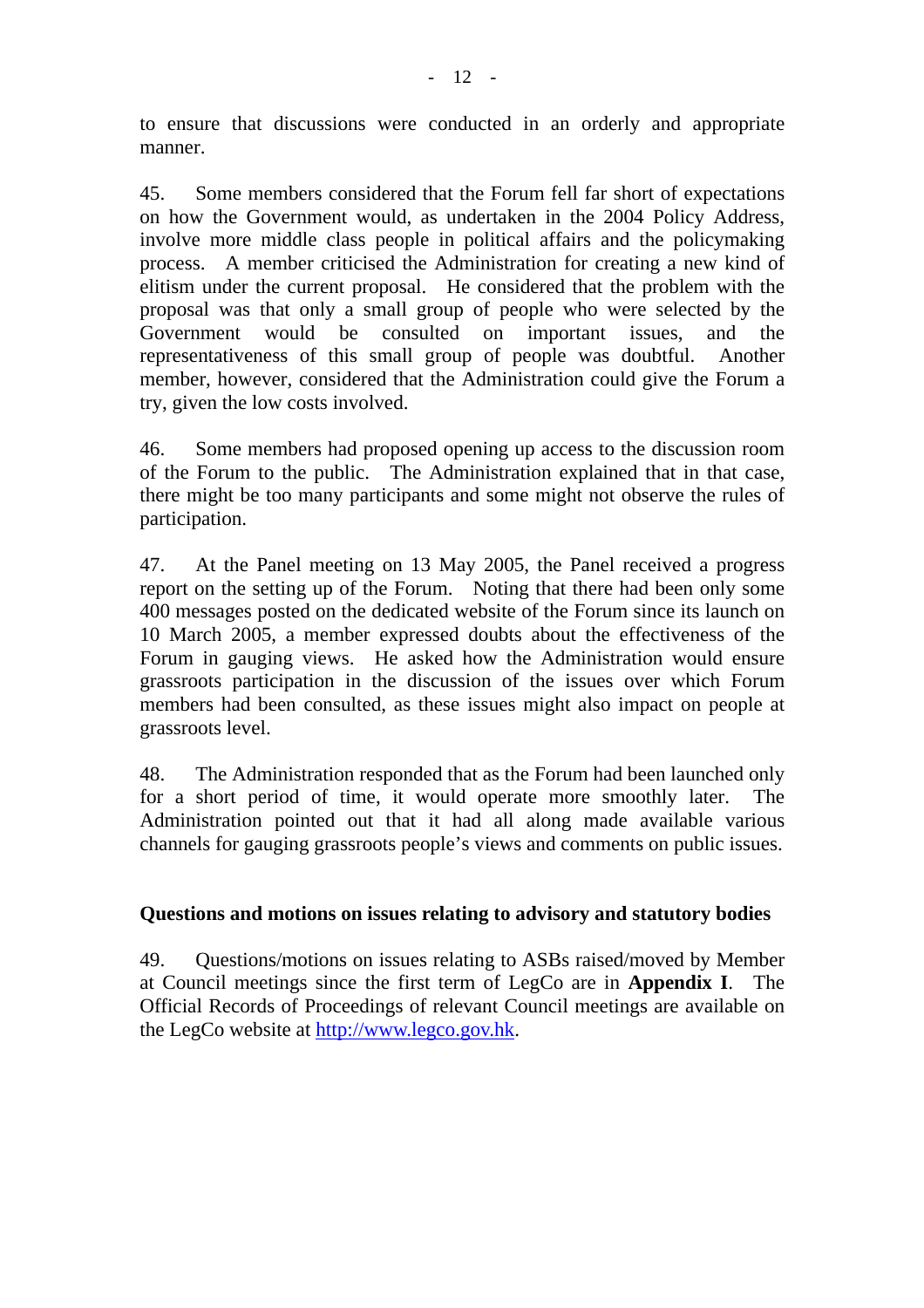### **Relevant papers**

50. A list of relevant papers, minutes of meetings and research report on the review of ASBs is in **Appendix II**. Soft copies of these documents are also available on the LegCo website.

Council Business Division 2 Legislative Council Secretariat 7 July 2005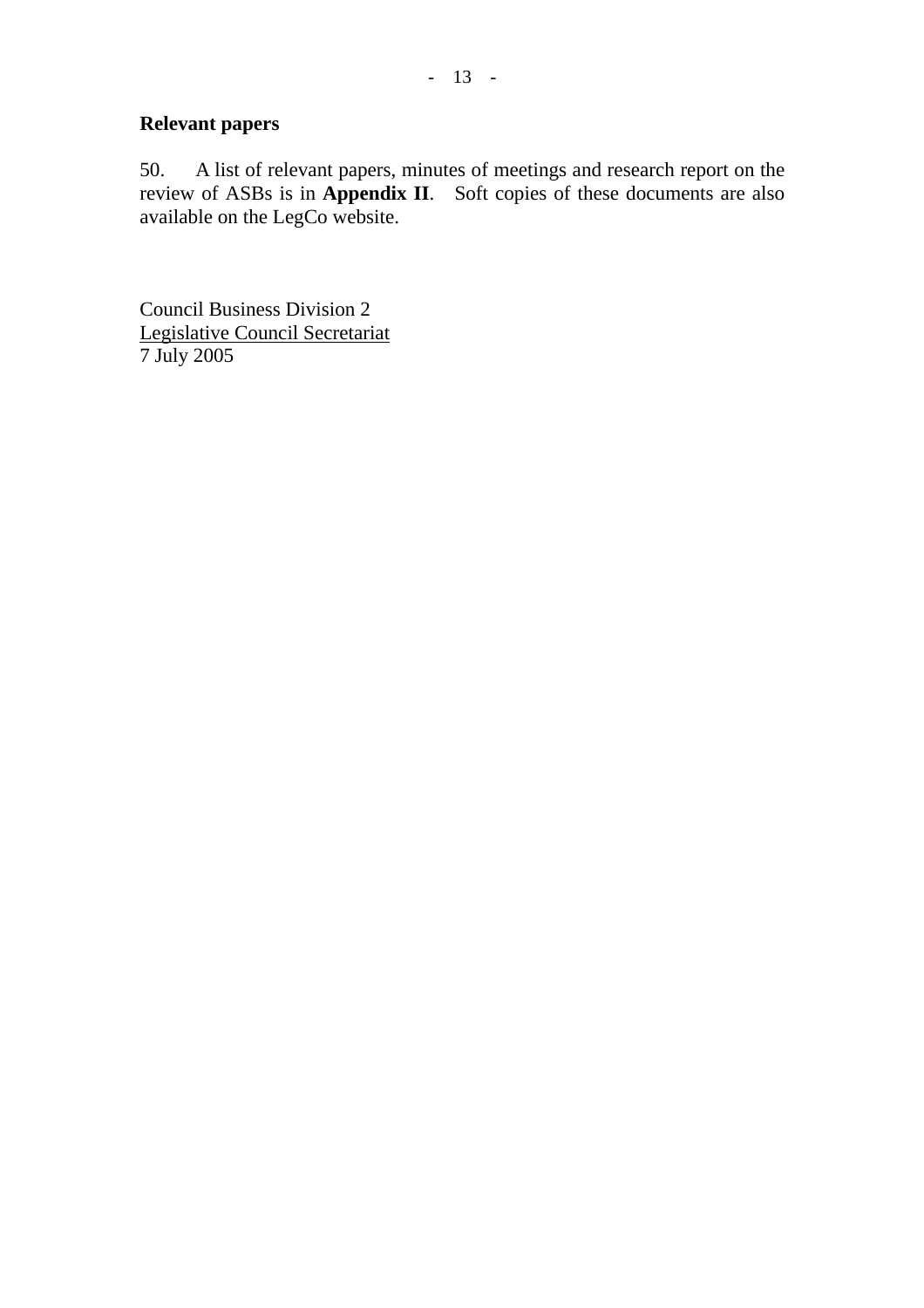# **Council questions and motions on issues relating to advisory and statutory bodies**

 Since the first term of the Legislative Council, a number of questions/motions have been raised/moved by Members in Council on issues relating to advisory and statutory bodies.

| <b>Meeting Date</b> | <b>Question/Motion</b>                                                                                                                                              |
|---------------------|---------------------------------------------------------------------------------------------------------------------------------------------------------------------|
| 23.9.98             | Hon Christine LOH raised a written question on<br>measures to enhance the transparency of the operation of<br>advisory and statutory bodies.                        |
| 10.2.99             | Hon Eric LI raised a written question on the appointment<br>of Provisional District Board members to advisory<br>committees.                                        |
| 24.3.99             | Hon Emily LAU raised a written question on the<br>appointment of women to advisory and statutory bodies.                                                            |
| 20.10.99            | Hon LEUNG Yiu-chung raised an oral question on<br>enhancing the transparency of the operation of advisory<br>and statutory bodies.                                  |
| 8.11.00             | Hon NG Leung-sing raised an oral question on the<br>appointment of members of the public to advisory and<br>statutory bodies.                                       |
| 4.7.01              | Hon Eric LI raised a written question on the appointment<br>of young people to advisory boards and committees.                                                      |
| 12.12.01            | Hon Albert HO moved a motion urging the Government<br>to review the pay adjustment mechanisms of statutory<br>bodies and the Hong Kong Monetary Authority.          |
| 3.7.02              | Hon IP Kwok-him raised a written question on the<br>appointment of District Council members to advisory and<br>statutory bodies.                                    |
| 10.7.02             | Hon Emily LAU raised a written question on the<br>reappointment of a member of the Culture and Heritage<br>Commission with low meeting attendance rate.             |
| 16.10.02            | Hon Emily LAU raised a written question on the low<br>meeting attendance rates of some members of advisory<br>and statutory bodies and the number of members of the |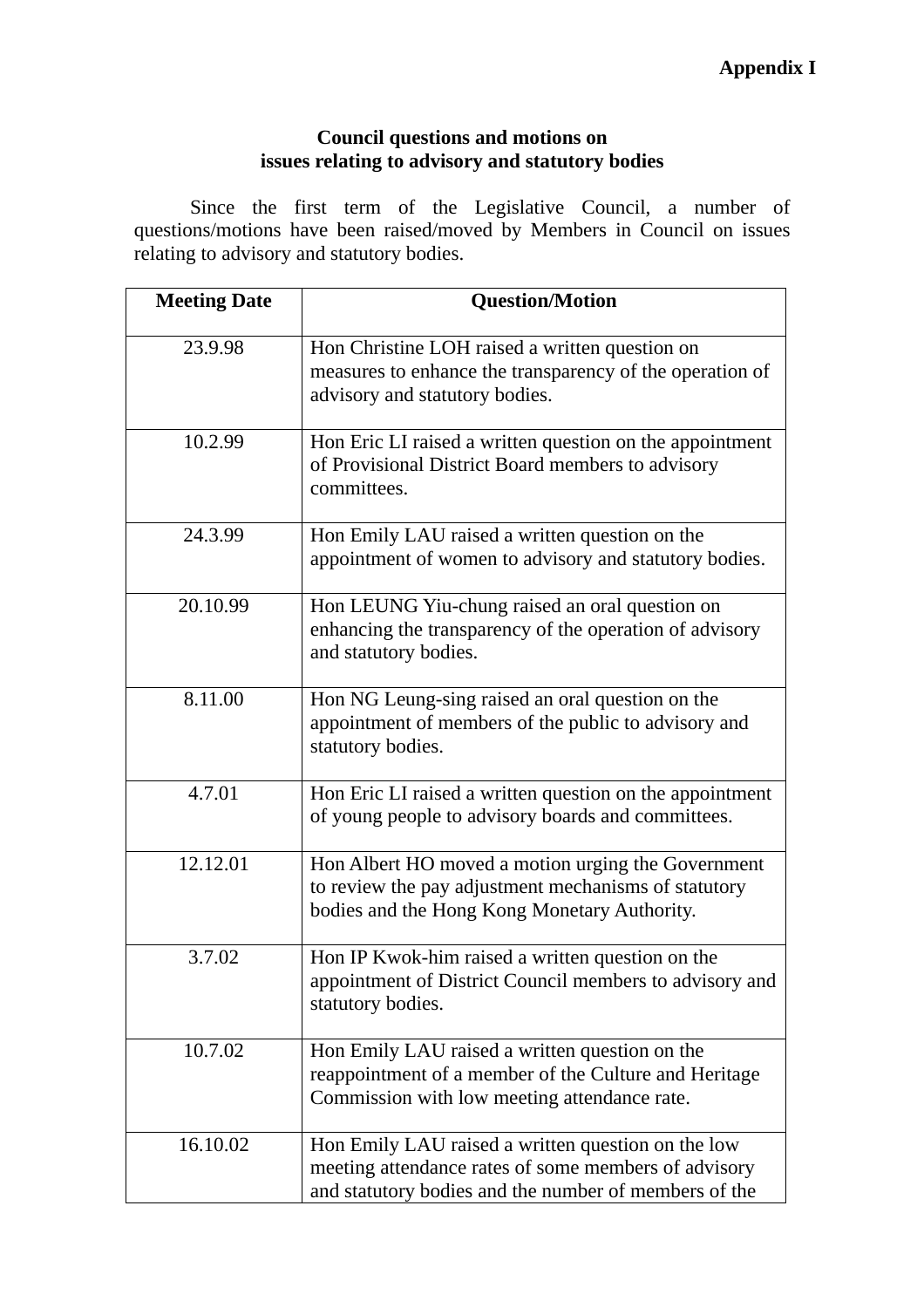|         | Election Committee appointed as members of advisory<br>and statutory bodies.                                                                                                                                                                                                                                              |
|---------|---------------------------------------------------------------------------------------------------------------------------------------------------------------------------------------------------------------------------------------------------------------------------------------------------------------------------|
| 21.5.03 | Hon Cyd HO moved a motion urging the Government to<br>take measures to ensure the independence of four<br>statutory bodies, namely, the Independent Commission<br>Against Corruption, the Office of the Privacy<br>Commissioner for Personal Data, the Office of The<br>Ombudsman and the Equal Opportunities Commission. |
| 3.12.03 | Hon CHEUNG Man-kwong raised an oral question on<br>the appointment of chairpersons and members of<br>statutory and advisory bodies.                                                                                                                                                                                       |
| 4.2.04  | Hon Emily LAU raised a written question on the 102<br>persons appointed as members of the second term District<br>Councils in December 2003.                                                                                                                                                                              |
| 2.6.04  | Hon Albert HO raised an oral question on the<br>justifications for the Government's deviation from the<br>six-year rule and the six-board rule in the appointment of<br>some members of the Equal Opportunities Commission.                                                                                               |
| 5.1.05  | Hon Albert HO raised a written question on gender<br>benchmark for the appointment of members to statutory<br>and consultation bodies.                                                                                                                                                                                    |
| 26.1.05 | Hon Alan LEONG raised a written question on<br>information about each statutory body.                                                                                                                                                                                                                                     |
| 18.5.05 | Dr Fernando CHEUNG raised a written question on<br>setting up of internet websites by advisory and statutory<br>bodies.                                                                                                                                                                                                   |
| 22.6.05 | Hon Alan LEONG raised a written question on statistics<br>on directorate staff of certain statutory bodies.                                                                                                                                                                                                               |

Council Business Division 2 Legislative Council Secretariat 7 July 2005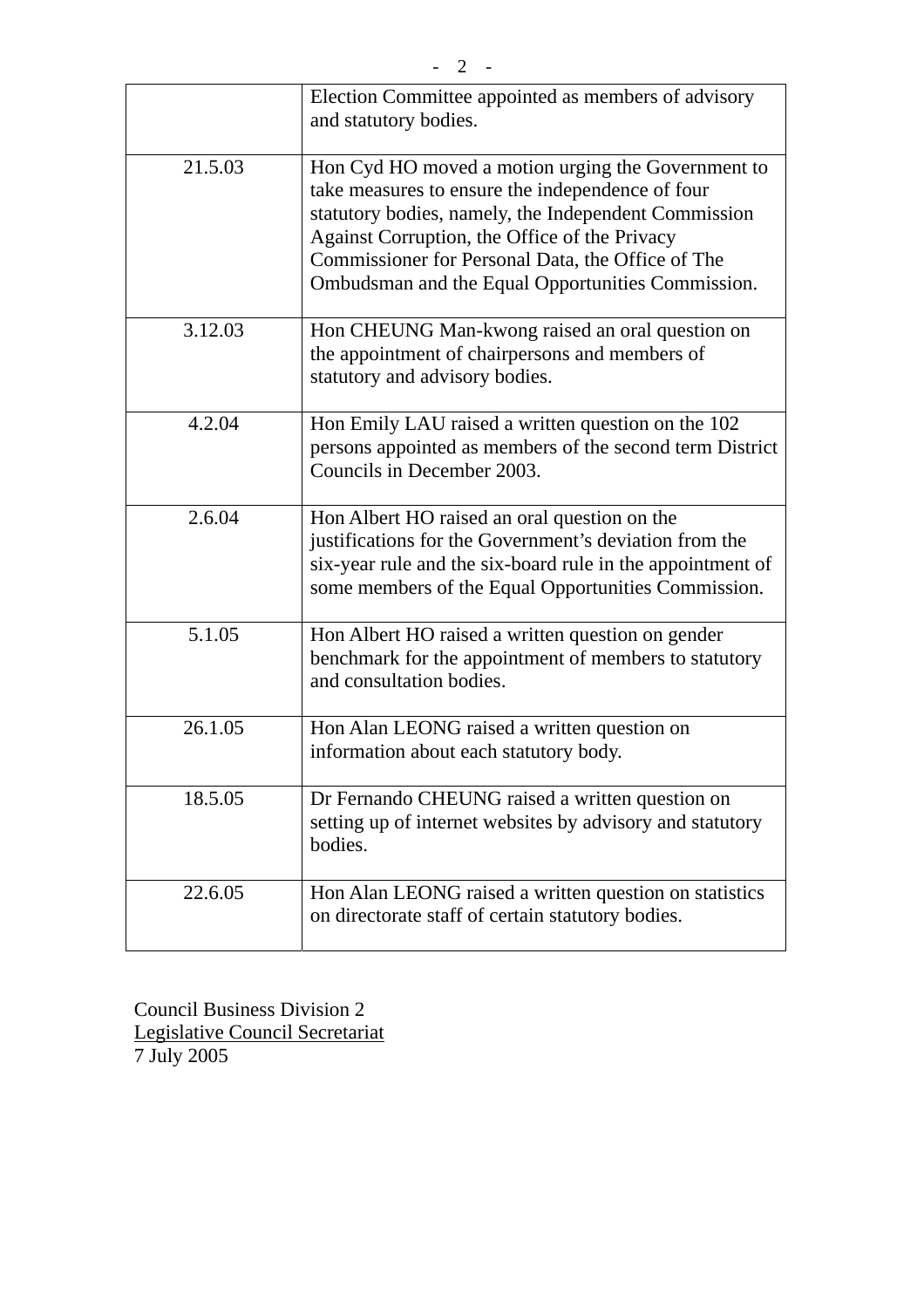# **Panel on Home Affairs**

# **Relevant documents on review of advisory and statutory bodies**

| Date of<br>meeting | <b>Meeting</b>                                                                                                                  | <b>Minutes/Paper</b>                                                                                                                             | LC Paper No.                                                                                                    |
|--------------------|---------------------------------------------------------------------------------------------------------------------------------|--------------------------------------------------------------------------------------------------------------------------------------------------|-----------------------------------------------------------------------------------------------------------------|
|                    |                                                                                                                                 |                                                                                                                                                  |                                                                                                                 |
| 23.6.00            | House<br>Committee                                                                                                              | Minutes of meeting                                                                                                                               | CB(2)2459/99-00<br>http://www.legco.gov.hk/yr9<br>9-00/english/hc/minutes/hc2<br>30600.pdf                      |
|                    |                                                                                                                                 | Report of the Subcommittee<br>on payment of honoraria to<br>Government boards and<br>committees                                                  | CB(1)1903/99-00<br>http://www.legco.gov.hk/yr9<br>9-00/english/hc/papers/cb1-<br>1903.pdf                       |
| 20.10.00           | House<br>Committee                                                                                                              | Minutes of meeting                                                                                                                               | CB(2)98/00-01<br>http://www.legco.gov.hk/yr0<br>0-01/english/hc/minutes/hc2<br>01000.pdf                        |
|                    |                                                                                                                                 | Paper entitled "Payment of<br>honoraria to non-official<br>members of Government<br>boards and committees"                                       | CB(1)5/00-01<br>http://www.legco.gov.hk/yr0<br>$0-01/english/hc/papers/cb1-$<br><u>5.pdf</u>                    |
| 12.3.02            | Panel on<br><b>Home Affairs</b>                                                                                                 | Minutes of meeting                                                                                                                               | CB(2)1535/01-02<br>http://www.legco.gov.hk/yr0<br>1-02/english/panels/ha/minu<br>tes/ha020312.pdf               |
|                    |                                                                                                                                 | Discussion paper entitled<br>"Review of the Operation of<br>Government Advisory and<br><b>Statutory Bodies"</b>                                  | $CB(2)1276/01-02(01)$<br>http://www.legco.gov.hk/yr0<br>1-02/english/panels/ha/paper<br>s/ha0312cb2-1276-1e.pdf |
|                    | Subcommittee<br>to Study the<br>Proposed<br>Accountability<br>System for<br>Principal<br>Officials and<br><b>Related Issues</b> | "Legislative Council Paper:<br><b>Accountability System For</b><br>Principal Officials" issued<br>by the Constitutional Affairs<br><b>Bureau</b> | http://www.legco.gov.hk/yr0<br>1-02/english/panels/ca/paper<br>$s/ca0418cb2$ -paper-e.pdf                       |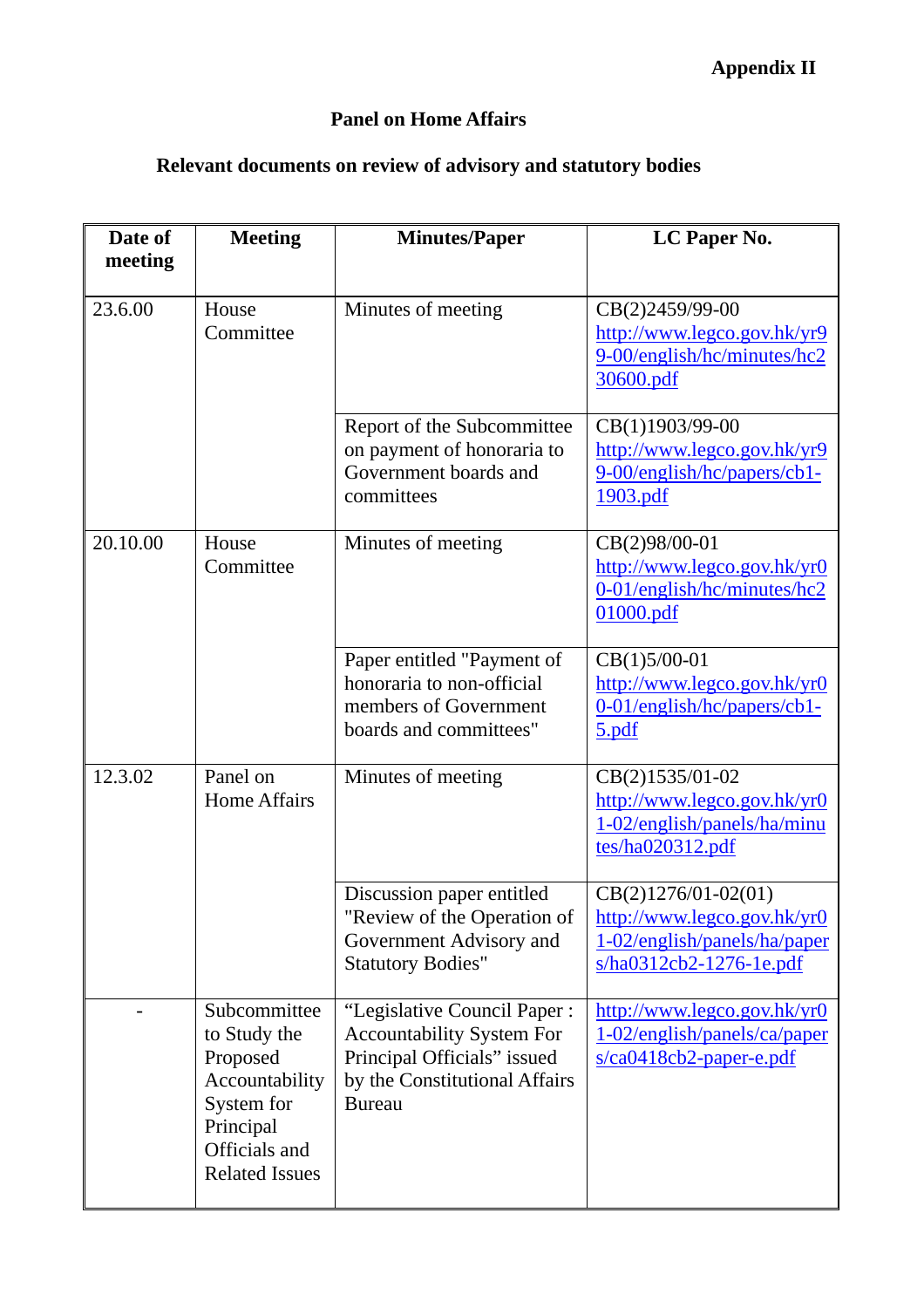| Date of<br>meeting | <b>Meeting</b>                  | <b>Minutes/Paper</b>                                                                                                                                                                              | LC Paper No.                                                                                                     |
|--------------------|---------------------------------|---------------------------------------------------------------------------------------------------------------------------------------------------------------------------------------------------|------------------------------------------------------------------------------------------------------------------|
|                    |                                 |                                                                                                                                                                                                   |                                                                                                                  |
| 14.3.03            | Panel on<br>Home Affairs        | Minutes of meeting                                                                                                                                                                                | CB(2)1676/02-03<br>http://www.legco.gov.hk/yr0<br>2-03/english/panels/ha/minu<br>tes/ha030314.pdf                |
|                    |                                 | Discussion paper entitled<br>"Review of the Role and<br><b>Functions of Government</b><br><b>Advisory and Statutory</b><br>Bodies"                                                                | $CB(2)1419/02-03(01)$<br>http://www.legco.gov.hk/yr0<br>2-03/english/panels/ha/paper<br>s/ha0314cb2-1419-1e.pdf  |
|                    |                                 | Research report on "System<br>of advisory committees in<br>some overseas places"<br>prepared by the Research<br>and Library Services<br>Division of the Legislative<br><b>Council Secretariat</b> | RP03/02-03<br>http://www.legco.gov.hk/yr0<br>2-03/english/sec/library/020<br>3rp03e.pdf                          |
|                    |                                 | Consultation paper entitled<br>"Review of the Role and<br><b>Functions of Public Sector</b><br><b>Advisory and Statutory</b><br>Bodies"                                                           | $CB(2)1713/02-03(01)$<br>http://www.legco.gov.hk/yr0<br>2-03/english/panels/ha/paper<br>s/ha0411cb2-1713e-1e.pdf |
| 13.2.04            | Panel on<br><b>Home Affairs</b> | Minutes of meeting                                                                                                                                                                                | CB(2)1746/03-04<br>http://www.legco.gov.hk/yr0<br>3-04/english/panels/ha/minu<br>tes/ha040213.pdf                |
|                    |                                 | Interim Report Nos. 1 - 4                                                                                                                                                                         | $CB(2)1263/03-04(03)$<br>http://www.legco.gov.hk/yr0<br>3-04/english/panels/ha/paper<br>s/ha0213cb2-1263-03e.pdf |
| 16.4.04            | Panel on<br><b>Home Affairs</b> | Minutes of meeting                                                                                                                                                                                | CB(2)2323/03-04<br>http://www.legco.gov.hk/yr0<br>3-04/english/panels/ha/minu<br>tes/ha040416.pdf                |
|                    |                                 | Interim Report Nos. 5 - 8                                                                                                                                                                         | $CB(2)1991/03-04(01)$<br>http://www.legco.gov.hk/yr0<br>3-04/english/panels/ha/paper<br>s/ha0416cb2-1991-1e.pdf  |